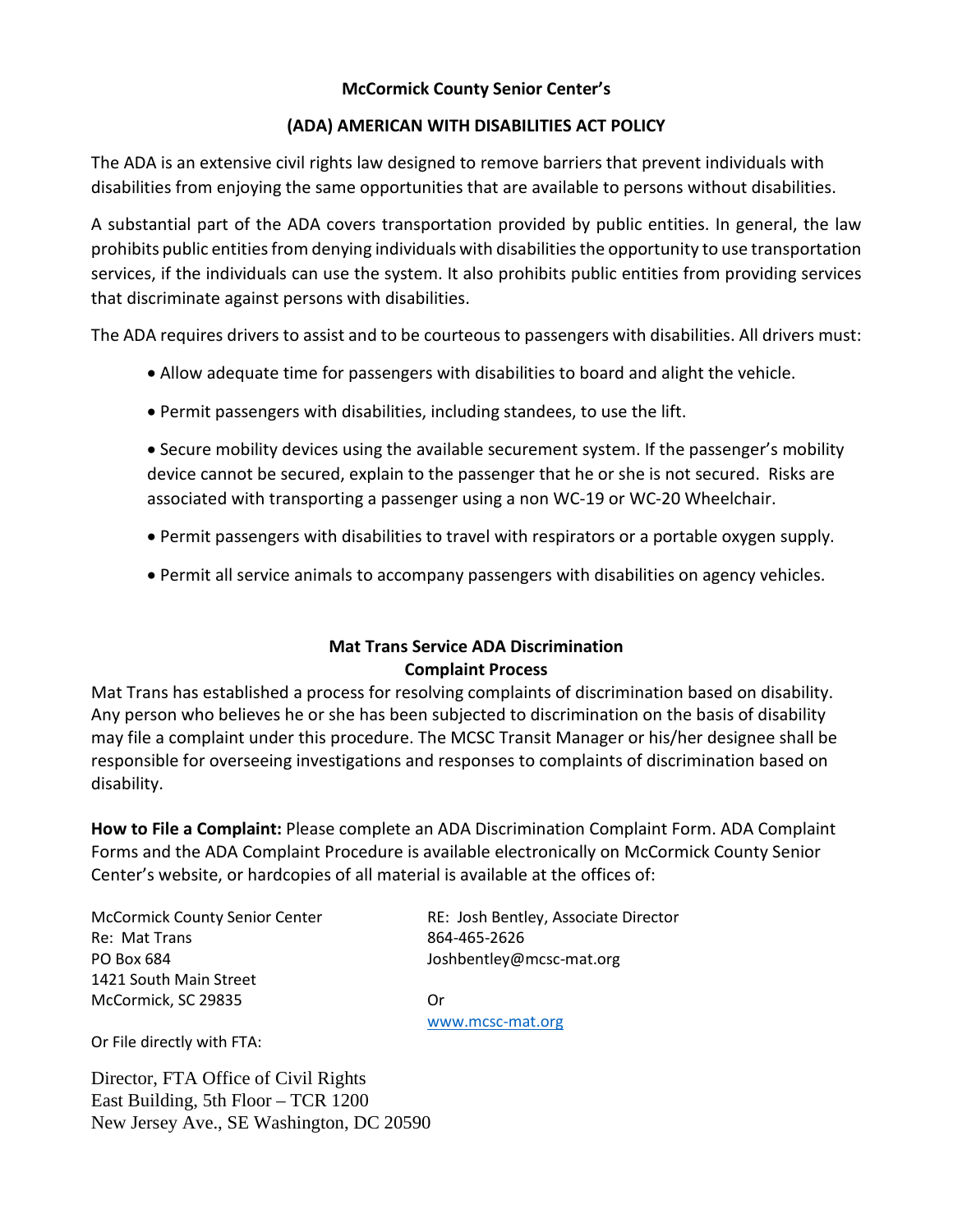## **Complaints can be filed orally or in writing and should contain:**

1. The name, address and telephone number of the individual or representative filing the complaint; complaints filed on behalf of third parties must describe or identify the alleged victims of the discrimination,

2. An explanation of the alleged discrimination or denial of service,

- 3. The date the alleged violation(s) occurred,
- 4. Signature of the person filing a written complaint.

Complaints may be submitted by mail, email, left at the front desk, or given over the telephone to a transit representative. If an ADA Discrimination Complaint is given over the telephone, it is important to be very detailed and speak clearly. Once all the information is provided orally for the complaint form, a MCSC staff member-completed complaint form will be returned to the caller to insure the accuracy of the caller's complaint and gain a signature from the complainant. Please be aware this added step may create a delay in submission of the finalized complaint form.

### **Upon Receipt of an ADA Discrimination Complaint:**

Within ten (10) business days MCSC will confirm the receipt of a written ADA Discrimination Complaint and let the complainant know the matter is being investigated. The MCSC Transit Manager will investigate the complaint and respond in writing within sixty (60) business days from receipt of the complaint. The response will set out a process for the resolution of the complaint. If the decision is no further action will be taken, the written response will state the reasons for such a decision.

All individual ADA Discrimination complaints will be retained on file for at least one year and MCSC will maintain a summary of all complaints received for no less than five (5) years. Please note that a transit Contractor's personnel files are confidential; therefore, specific information on disciplinary actions resulting from a complaint will not be divulged.

**How to Appeal:** The complainant can appeal the decision in instances where he or she is dissatisfied with the resolution. Appeals must be submitted to MCSC in writing within sixty (60) days of receipt of the resolution letter. All appeal requests will be date-stamped to record the date the letter was received by MCSC.

An appeal hearing will be conducted within thirty (30) days of receipt of the applicant's written request. Applicants will be notified no later than 15 days after receipt of their original appeal request letter with the scheduled time and location for the appeal hearing. The appeal processes must allow for complainants to present their case in person and have necessary support for their appeal.

Personnel other than the person who made the initial complaint decision must conduct the appeal process. An example is two or more of the following representatives may serve on the appeals panel: MCSC Executive Director, or his/her assigned representative, MCSC Human Services Dept. Director, or his/her assigned representative, Transportation Service Contractor